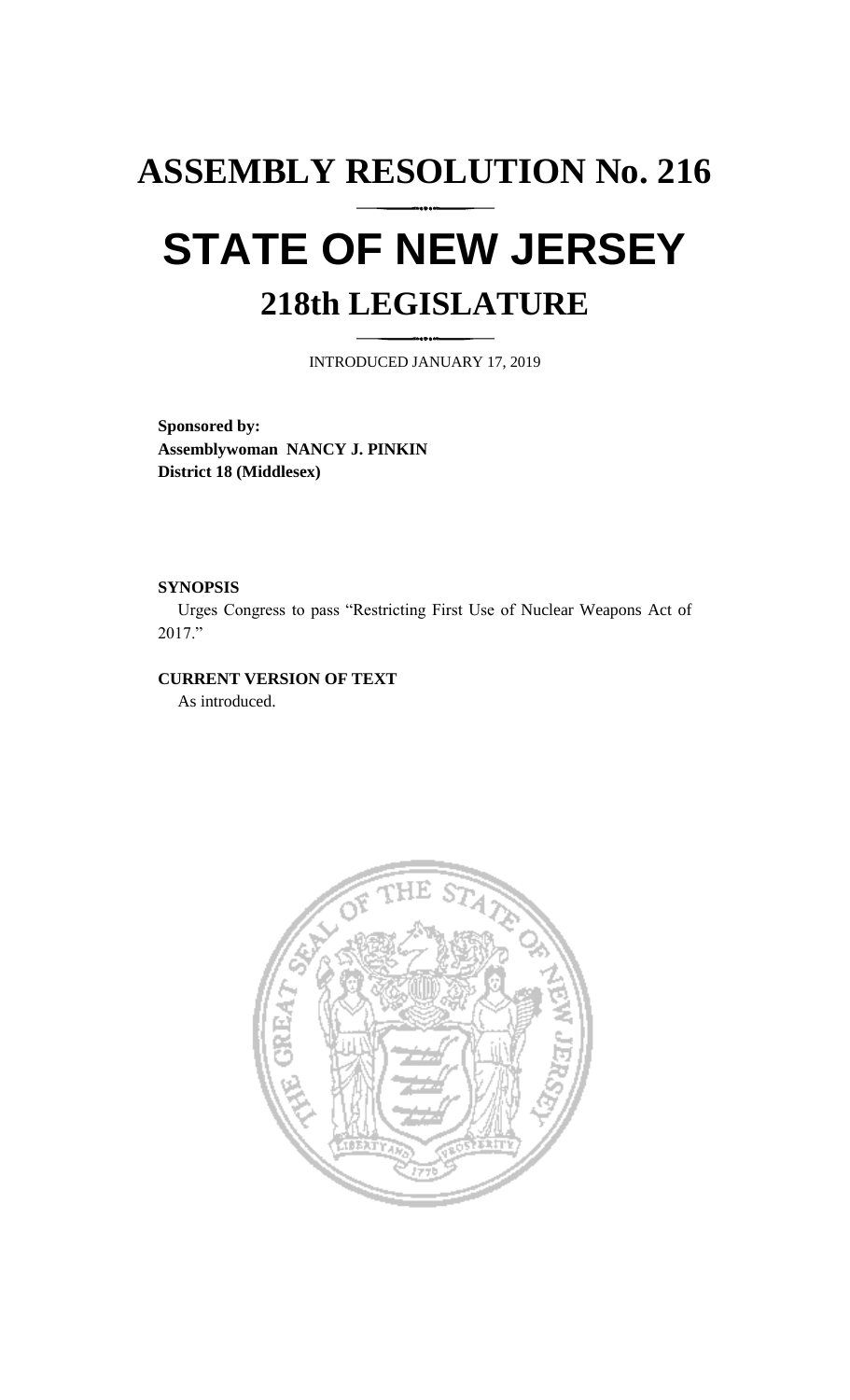**AN ASSEMBLY RESOLUTION** urging the United State Congress to pass the "Restricting First Use of Nuclear Weapons Act of 2017." **WHEREAS,** Nuclear weapons are uniquely powerful instruments with the capability to instantly kill millions of people, including noncombatants and children, and to create long-term health and environmental damage throughout the world, including the lands and people of the nation using them; and **WHEREAS,** These weapons have the capability to directly undermine global peace and place the United States at risk of retaliatory nuclear strikes; and **WHEREAS,** Global spiritual leaders have noted that nuclear weapons exist in the service of a mentality of fear that affects not only parties in conflict but the entire human race, so that the real priorities facing our human family, such as the fight against poverty, the promotion of peace, and the undertaking of educational, ecological, 18 and health care projects are relegated to second place; and **WHEREAS,** The United States possesses the world's paramount nuclear weapons capability, as well as its paramount conventional warfare capability; and **WHEREAS,** The United States Constitution gives Congress the sole power to declare war, and by any definition of war, a first-use nuclear strike from the United States would constitute a major act of war; and **WHEREAS,** The Restricting First Use of Nuclear Weapons Act of 2017 embodies a policy of prohibiting first use of nuclear weapons without a Congressional Declaration of War and a requirement of a specific authorization by Congress for first use of nuclear weapons, without limiting retaliation for another party's first use, all consistent with the United States Constitution; and **WHEREAS,** New Jersey's coastal location, business hub of cities, and critical military infrastructure make it particularly vulnerable to attack; and **WHEREAS,** The framers of the United States Constitution understood that the monumental decision to go to war, which can result in massive death and the destruction of civilized society, must be made by the representatives of the people in Congress and not by a single person; and **WHEREAS,** The United State Congress should call for checks on the sole authority of the United States President to launch a nuclear weapon, and pass the Restricting First Use of Nuclear Weapons Act of 2017; now, therefore, **BE IT RESOLVED** *by the General Assembly of the State of New Jersey:*